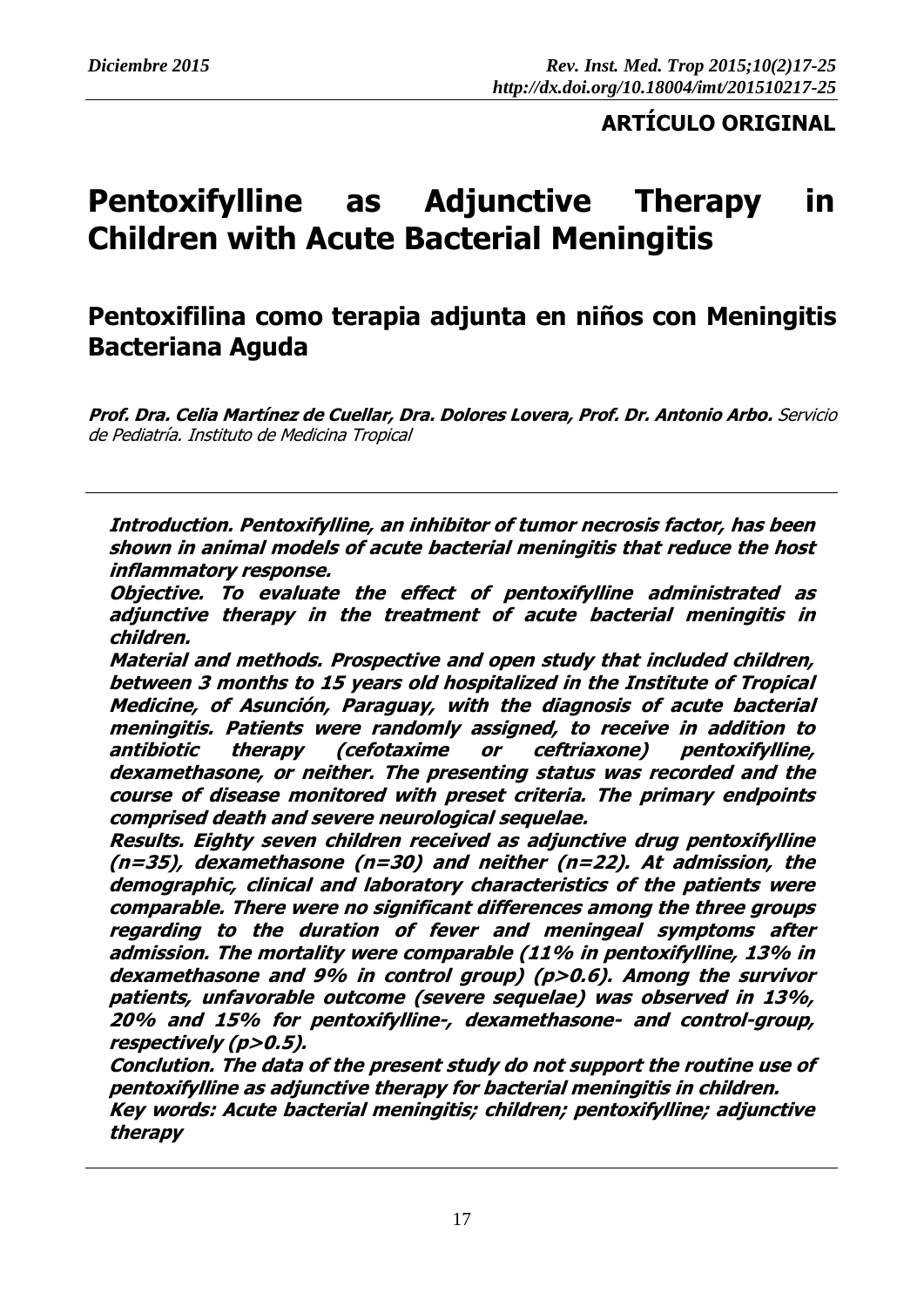## **Resumen**

**Introducción**. La pentoxifilina, un inhibidor del factor de necrosis tumoral, se ha demostrado en modelos animales de la meningitis bacteriana aguda que reducen la respuesta inflamatoria del huésped.

**Objetivo**. Para evaluar el efecto de la pentoxifilina se administra como terapia auxiliar en el tratamiento de la meningitis bacteriana aguda en niños.

**Material y métodos**. Estudio prospectivo y abierto que incluyó a los niños, entre 3 meses a 15 años de edad hospitalizado en el Instituto de Medicina Tropical, de Asunción, Paraguay, con el diagnóstico de la meningitis bacteriana aguda. Los pacientes fueron asignados al azar para recibir, además de la terapia con antibióticos (cefotaxima o ceftriaxona) pentoxifilina, dexametasona, o ninguno. El estado de presentación se registró y el curso de la enfermedad monitorizó con criterios preestablecidos. Los criterios de valoración primarios comprenden la muerte y secuelas neurológicas graves.

**Resultados:** Ochenta y siete niños recibieron pentoxifilina drogas como adyuvante (n = 35), dexametasona (n = 30) y no  $(n = 22)$ . Al ingreso, las características demográficas, clínicas y analíticas de los pacientes eran comparables. No hubo diferencias significativas entre los tres grupos en cuanto a la duración de la fiebre y los síntomas meníngeos después de la admisión. La mortalidad fue comparable (11% en pentoxifilina, 13% en dexametasona y 9% en el grupo control) (p > 0,6). Entre los pacientes sobrevivientes, se observó un resultado desfavorable (secuelas graves) en el 13%, 20% y 15% para pentoxifylline-, dexamethasone- y el control de grupos, respectivamente (p> 0,5).

**Conclución**. Los datos del presente estudio no apoyan el uso rutinario de la pentoxifilina como tratamiento adyuvante para la meningitis bacteriana en niños.

**Palabras claves**: La meningitis bacteriana aguda; niños; pentoxifilina; tratamiento adyuvante

## **Introduction**

Bacterial meningitis is one of the major causes of morbidity and mortality among children throughout the world. Despite potent antibiotics and aggressive care support, mortality rates remain high, mainly in developing world (up to 25-40%) (1), and up to 50% who survive are left with significant neurological sequelae, (1, 2).

Different studies have demonstrated that cytokines play a central role in the pathogenesis of bacterial meningitis. High levels of TNF, IL-1α, and others such as macrophage inflammatory protein 1 (MIP-1) and macrophage inflammatory protein 2 (MIP-2) induce enhanced blood brain barrier permeability, leukocytosis in cerebrospinal fluid, and brain edema (2). Because the degree of inflammation in the subaracnoid space correlates inversely with outcome, different drugs that can decrease the release of cytokines were proposed as adjunctive therapy in infants and children with meningitis in an attempt to reduce the inflammatory response in the CSF and to improve the outcome (3).

Previous studies have shown that dexamethasone used as adjunctive therapy for bacterial meningitis in childhood has a beneficial effect (4). However, although several studies have reported that dexamethasone reduces significantly the case fatality rate in bacterial meningitis (5),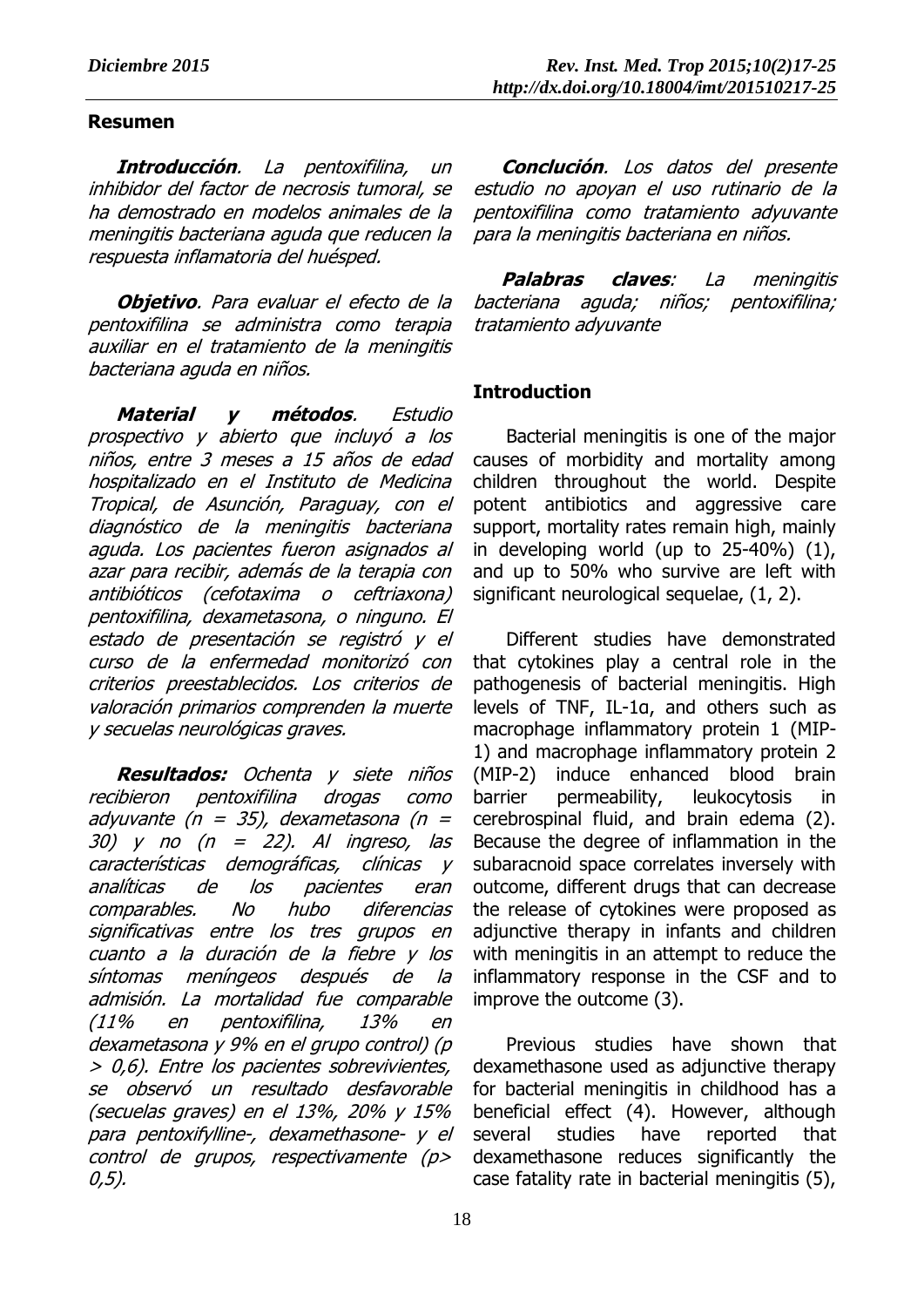others work showed different conclusions (6). In addition, the effect appeared to be pathogen specific (Haemophilus influenzae type b, Hib) and limited to hearing loss (4). More recently, several reports from developing countries showed that children with bacterial meningitis treated with dexamethasone exhibit greater mortality (7) or any beneficial effect (8). Also, a recent multicenter observational study including children with meningitis hospitalized in 18 US states found that adjuvant corticosteroid therapy was not associated with survival or time to hospital discharge (9). Thus, the clinical effects of dexamethasone on childhood meningitis remain unclear, and indicate the necessity to explore new alternatives in order to reduce the terrible consequences of bacterial meningitis.

Pentoxifylline (1-[5-oxohexyl]-3,7 dimethylxanthine), a methylxanthine derivative and nonspecific phosphordiesterase inhibitor, has been used for several years for the treatment of intermittent claudication in patients with peripheral and cerebrovascular atherosclerotic disease (10). It has been shown that pentoxifylline can reverse many of the effects of endotoxin and endotoxin-induced cytokines on neutrophil function, eg. superoxide production, degranulation, and adherence to endothelial cells (11). In addition, recent evidence indicates that pentoxifylline inhibits TNF synthesis via the inhibition of phosphodiesterase and the increase of intracellular cyclic adenosine monophosphate (12). In human volunteers, under controlled conditions of endotoxemia, pentoxifylline totaly abolished the endotoxin-induced rise of TNF (13), and multiple works show that pentoxifylline have a beneficial effects on complications where this cytokine plays a role, such as after cardiopulmonary bypass in open-heart surgery, sepsis, acute respiratory distress syndrome or cerebral malaria (14).

In experimental model of bacterial meningitis by Hib, the administration of pentoxifylline decrease the peak of TNF concentration in the cerebrospinal fluid (CSF) and modulate in significant degree the meningeal inflammation, reducing significantly the CSF concentrations of leukocytes, protein and lactate (15). Moreover, in experimental model of bacterial meningitis by S. peumoniae, pentoxifylline failed to reduce neuronal damage although showed some antiinflammatory activity (16).

The pentoxifylline regimen has been used previously as an ancillary treatment for cerebral malaria (17). In this work, we evaluate the effect of pentoxifylline, used as adjunctive therapy, in the treatment of acute bacterial meningitis in children.

## **Material and methods**

**Site of the Study.** This study was performed at the Pediatric Service of the Institute of Tropical Medicine, located in Asunción, the capital of Paraguay. Asuncion is a city of 750,000 inhabitants, but with an influence area of 1,500,000 persons. The institution is one of the major reference centers of infectious diseases of the country, and provides medical assistance to low socioeconomical level patients.

**Elegible patients.** This prospective study included infants of both sexes, between 3 months to 15 years old hospitalized in the institution from January 1996 to January 1999, with the diagnosis of bacterial meningitis. Bacterial meningitis was defined by a positive culture of the CSF and/or blood culture with CSF pleocytosis (>10 cells/ul). Patients with clinical symptoms of meningitis and findings characteristic of bacterial infection on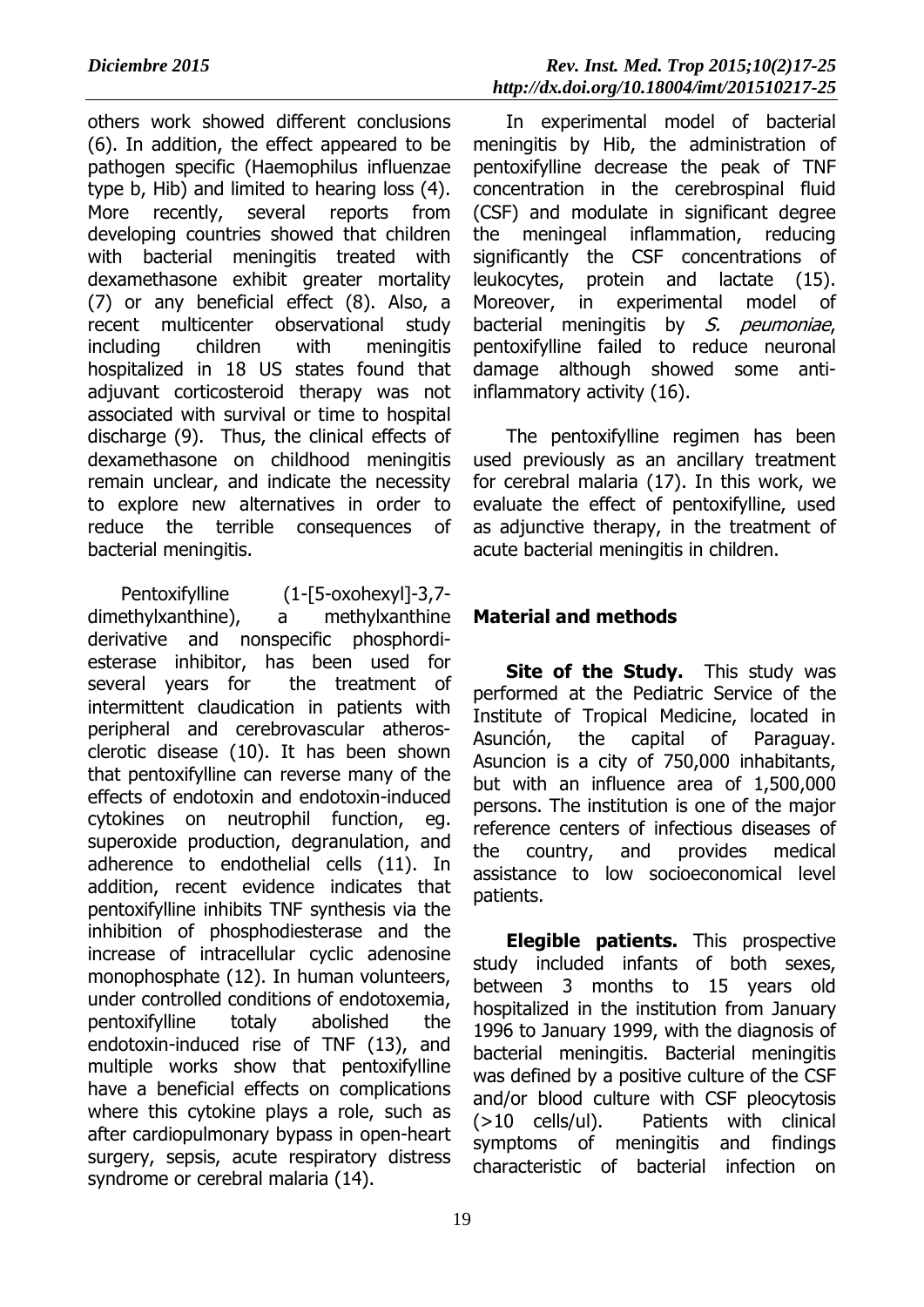examination of the cerebrospinal fluid (pleocytosis >1000/ul, hypoglucorrachia <10 mg/dl and hyperalbuminorrachia >100 mg/dl), but with negative cultures were also included.

Infants less than 3 months of age or with clinical conditions considered as underlying disease, including infection due to human immunodeficiency virus with a CD4 count less than  $1000/\text{mm}^3$ , neoplasm, diabetes, congenital cyanotic cardiopathy, chronic suppurative otitis, CSF fistula, hydrocephalus, asplenia, Down syndrome, previous transplant, and chronic (>15 days) use of steroids or other immunosuppresive medication were excluded. Patients with previous episodes of bacterial meningitis, aseptic meningitis, as well as patients who had received parenteral antibiotics before admission were also excluded. The study was approved by the ethics committee of the institution. The aim of the study was explained to the guardian accompanying the child on admission.

**Treatment.** All patients received as antibiotic cefotaxime (200 mg/kg/day every 6 hs) or ceftriaxone (100 mg/kg/day every 24 hs) and the same fluid hidratation schedule. At admission patients were openly randomized into three groups on the basis of a randomized number table. Group I was given a pentoxifylline (Hoechst-Roussel Pharmaceuticals Inc) at the doses of 8 mg/kg/day, through continuous intravenous (IV) infusion. Group II was given dexamethasone sodium phosphate at a dose of 0.15 mg per kilogram every six hours IV and group III any adjuvant drugs (control group). Pentoxifylline and dexamethasone were begun 15 to 20 minutes before the intravenous administration of antibiotics, and was administered for four days. Due the way of administration of the study drugs were different (one continuous and the other intermittent infusion), this study was not

blind. Antibiotics were continued for 10 days in all cases except meningococcal meningitis when the course was 7 days. Intravenous fluids were given in maintenance volumes, calculated according to bodyweight, until the patients were able to feed.

**Clinical Evaluation.** At the time of enrollment and thereafter, all patients were clinically evaluated using a standardized method of data collection. Shock was defined as the finding of a systolic blood pressure lower than the 5<sup>th</sup> centile for age. Presence of severe coma was defined according to Glasgow score; those patients admitted with a Glasgow score less than 9 were including in this category. Fever was defined as the presence of an axillary temperature > 37.8ºC or a rectal temperature > 38ºC. After admission, febrile days were considered those with a temperature exceeding mentioned limits. Nutritional status was evaluated by the Gómez scale (weight deficit according to age) (17).

Every child was assessed before discharge for neurological, developmental, visual and hearing difficulties. Hearing was assessed to determine whether behavioral responses were appropriate for age; auditory brainstem responses (ABR) were not carried out systematically. Presence of neurologic sequelae due to meningitis was analyzed using coding system ICD-9 (International Disease Classification, 9 q<sup>th</sup> revision) and Herson & Todd criteria (18). Severe sequelae was defined as those that implied incapacity to be by his / her own, as blindness, non-compensated hydrocephalus, quadriplegia, severe mental deficit and seizures refractory to conventional treatment. Presence of hearing impairment, hemiparesis, hyperactivity, peripheral facial paralysis or subdural collection was considered as minor sequelae (18).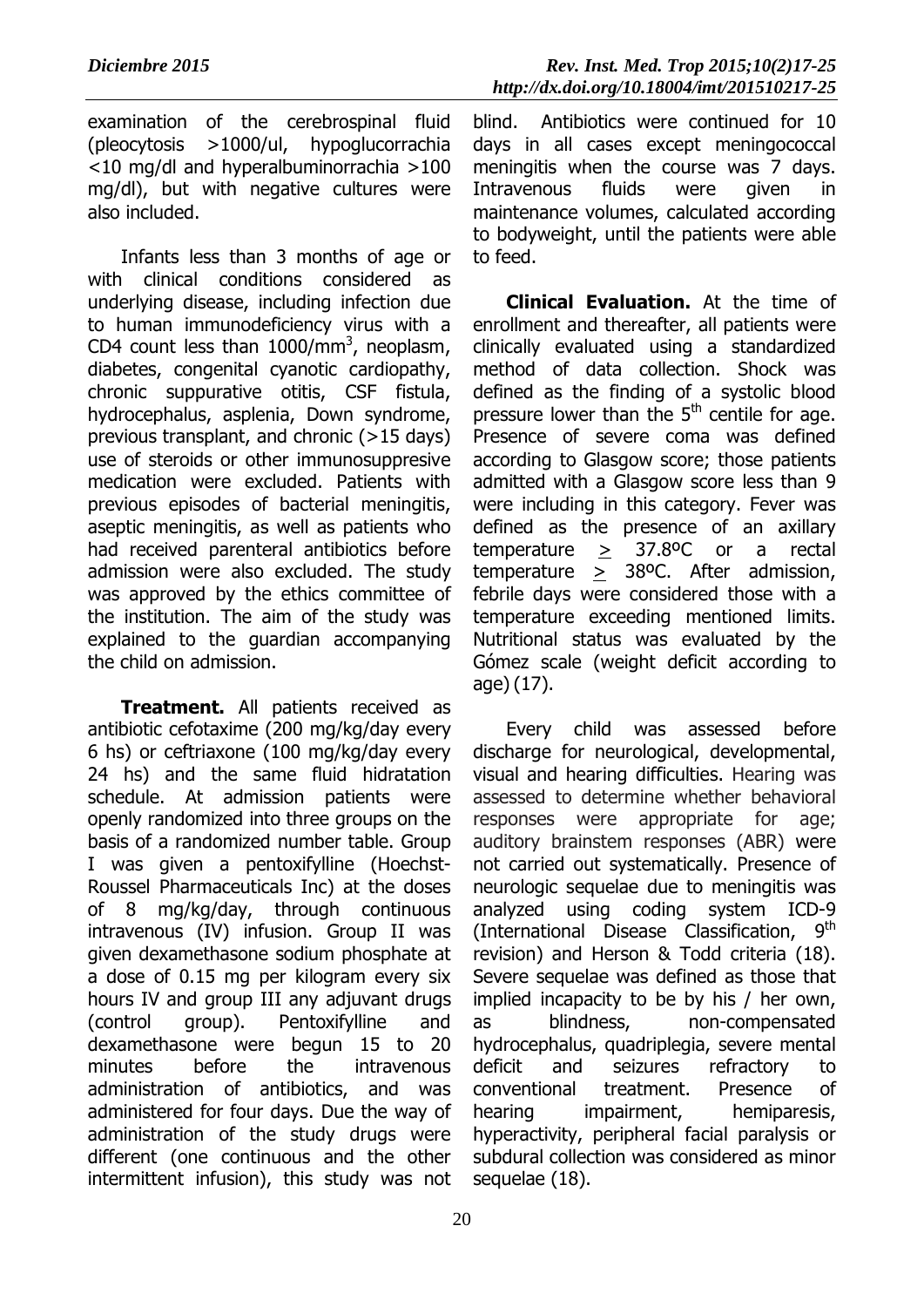**Laboratory Studies.** Cerebrospinal fluid from all patients was examined at the time of the diagnosis and 24 hours after the first dose of the antibiotic. Besides cytochemical analysis, all specimens of cerebrospinal fluid were routinely cultured on blood and chocolate agar plates and thioglycolate broth. Blood samples for culture were obtained from all patients before they began antibiotic therapy.

**Statistical analysis.** Differences in discrete variables among the treatment groups were evaluated with 2-way contingency tables. The standard  $\chi^2$  test was used for comparison of proportions between groups, with the use of Yates' continuity correction in  $2 \times 2$  tables. In the

event of low expected frequencies, exact  $P$ values were obtained from STATA ® version 8.2 (STATA corp. LP, College Station, Texas). Differences in continuous variables among the treatment groups were tested by analysis of variance.  $P < 0.05$  (2tailed) was considered significant.

#### **Results**

Eighty-seven patients were enrolled during the study. After randomization, 35 patients received pentoxifylline, 30 dexamethasone and 22 no adjuvant drug. At baseline, the demographic, clinical and laboratory characteristics of the patients were comparable (Table 1).

|                        |                       | <b>Dexamethason</b> |                | P    |
|------------------------|-----------------------|---------------------|----------------|------|
|                        | <b>Pentoxifylline</b> | е                   | <b>Control</b> | valu |
|                        | $N = 35$              | $N = 30$            | $N=22$         | e    |
| Age (months), SD       | $20,7 \pm 37,4$       | $22 \pm 35$         | $38 \pm 55$    | 0.16 |
| <b>Sex</b>             |                       |                     |                |      |
| Female                 | 15 (43%)              | 11 (37%)            | 8(36%)         | 0.62 |
| Male                   | 20 (67%)              | 19 (63%)            | 14 (64%)       | 0.62 |
| Duration of disease    |                       |                     |                |      |
| pre-admission (days)   | $3,3 \pm 4,3$         | $3.5 \pm 4.4$       | $2.3 \pm 2$    | 0.39 |
| Previous antibiotic    | 8(23%)                | 7(20%)              |                | 0.99 |
| therapy                |                       |                     | 5(23%)         |      |
| Fever                  | 32 (92%)              | 27 (89%)            | 21 (91%)       | 0.84 |
| Neck stiffness         | 24 (68%)              | 20(65%)             | 16 (73%)       | 0.73 |
| <b>Seizures</b>        | 10 (29%)              | 8(27%)              | 10 (45%)       | 0.19 |
| Glasgow coma scale, SD | $13.1 \pm 2.6$        | $12.8 \pm 2.3$      | $13.4 \pm 1.5$ | 0.64 |
| Severe coma            |                       |                     |                |      |
| (Glassgow < 9)         | 2(6%)                 | 2(7%)               | 1(5%)          | 0.84 |
| <b>Shock</b>           | 6(17%)                | 4(13%)              | 6(27%)         | 0.36 |
| Laboratory data        |                       |                     |                |      |
| Hemoglobin $<$ 9 gr/dl | 14 (38%)              | 11 (53%)            | $9(41\%)$      | 0.78 |
| $WBC/mm^3$ (mean, SD)  | $15645 \pm 10123$     | $17323 \pm 12180$   | 13771±68590.29 |      |

## **Tabla 1. Baseline demographic and clinical characteristics of the patients at admission\***

\* For definitions of groups, see text; WBC=white blood cell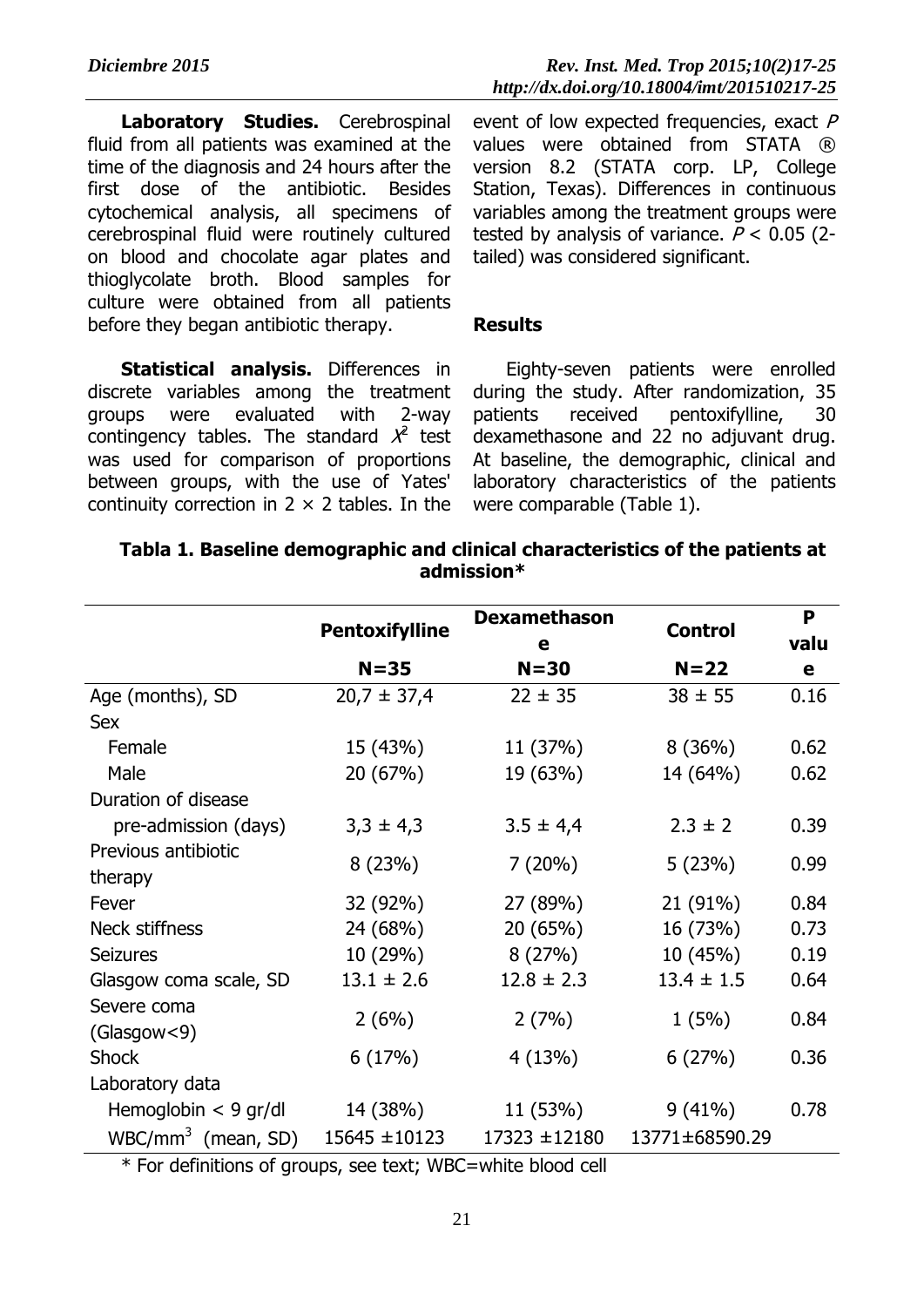The mean age of the patients were  $20.7 + 37.4$  months,  $22 + 35$  months, and 38 + 55 months, for pentoxifylline, dexamethasone and control groups, respectively (p>0.1). Classic symptoms and signs of meningitis were present in a large proportion of the patients (fever in 92%, 89%, and 91%, respectively; vomits in 78%, 73%, and 82%, and neck stiffness in 68%, 65%, and 73%, respectively). Similarly, the rate of seizures before admission was comparable in the three groups [9 patients (26%) in the pentoxifylline group vs 8 (27%) in dexamethasone group vs 10 (45%) in control group]  $(p>0.1)$ 

One microorganism was isolated in 40%, 53% and 53% of the patients in the pentoxifylline, dexamethasone and controlgroups, respectively. The main microorganisms cultured in these groups were *H. influenzae* type b (in 23%, 43% and 45%) and S. pneumoniae (in 14%, 10% and 9%).

**Clinical course and outcome**. The mean number of days with fever after beginning antibiotic therapy was comparable:  $3.4 + 2.9$  days in the pentoxifylline group vs  $3.1 + 2.6$  days in the dexamethasone group vs  $2.8 + 3.6$ days in the control group  $(p>0.1)$ . More patients in the dexamethasone group had seizures after admission (53%) as compared with the pentoxifylline group (17%) and control patients (35%) ( $p \le$ 0.05).

During hospitalization there was no significant difference among the three groups regarding to the incidence of secondary fever which was observed in 21%, 17% and 35% of the patients from

pentoxifylline, dexamethasone, and controlgroups, respectively (p>0.2). Also the duration of meningeal symptoms in the three groups was similar:  $4 \pm 3$  days vs 4.5  $\pm$  3.8 days vs 4.3  $\pm$  2.7 days, for pentoxifylline, dexamethasone, and controlgroups, respectively. Ten patients died (11%): four (11%) in the pentoxifylline group, four (13%) in the dexamethasone group and two (9%) in the control group (no differences among the different groups)  $(p>0.6)$ .

Among the survivor patients, unfavorable outcome, defined as the presence of severe sequelae, was observed 13%, 20% and 15% for pentoxifylline, dexamethasone and control-groups, respectively (p>0.5). Similarly, the frequency of any sequelae (severe plus minor) was similar in the three groups: 40% vs 43% vs 44%, for pentoxifylline, dexamethasone and control-groups, respectively.

**Cytochemical changes of CSF**. In the table 2 are shown the changes in WBC, glucose and albumin in the CSF taken after 24 hours of initial treatment. A significant difference was observed when the number of CSF WBC of the second sample in pentoxifylline and control groups was compared with CSF WBC count in dexamethasone group. In the first two groups the number of WBC CSF increased (mean of 4%) compared with a remarkable decrease observed in dexamethasone group (from 5.6  $\pm$  9.6x10<sup>3</sup>/mm<sup>3</sup> to 1.3  $\pm$  $2.7 \times 10^3$ /mm<sup>3</sup>, a diminution of 77%) (p < 0.05). Moreover, the magnitude of change in the level of gluocorrachia and albuminorrachia in second CSF sample was no different among the three groups (table 2).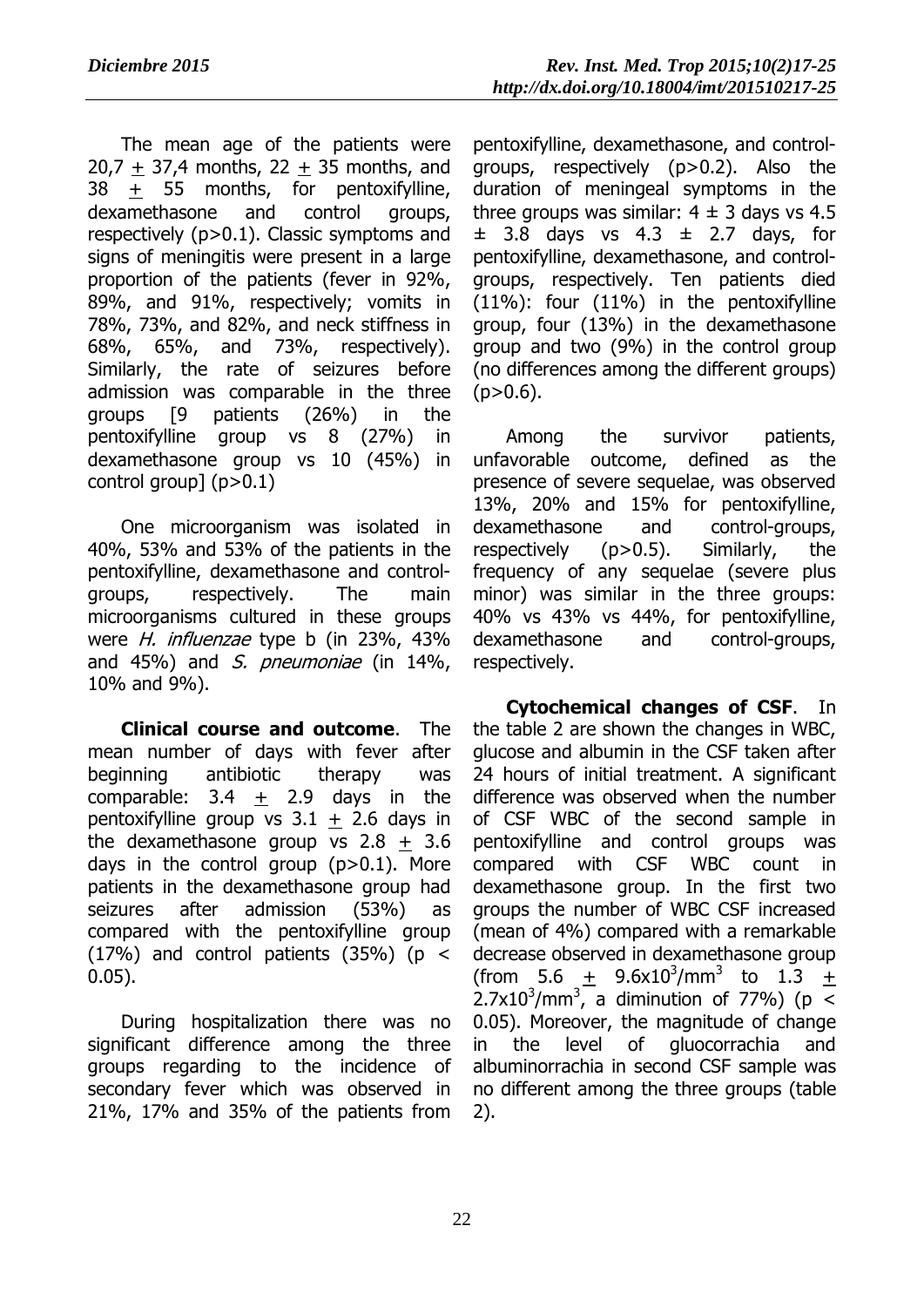| <b>Group</b> | Leukocytes (x109/L)   |                | Glucose (mg/dL) |             | Protein (mg/dl)                             |              |
|--------------|-----------------------|----------------|-----------------|-------------|---------------------------------------------|--------------|
|              | At admission At 24 hs |                |                 |             | At admission At 24 hs At admission At 24 hs |              |
| <b>PTX</b>   | $3.3 \pm 5.2$         | $3.4 \pm 5.9$  | $10 \pm 22$     | $41 \pm 17$ | $196 \pm 198$                               | $114 + 86$   |
| DX           | $5.6 \pm 9.6$         | $1.3 \pm 2.7*$ | $15 \pm 15$     | $27 \pm 30$ | $240 \pm 208$                               | $112 \pm 82$ |
| Control      | $2.6 \pm 2.9$         | $4.1 \pm 5.4$  | $17 \pm 24$     | $35 \pm 25$ | $191 \pm 80$                                | $130 \pm 87$ |

|  | Tabla 2. Cytochemical characteristics of CSF in the different study |  |  |
|--|---------------------------------------------------------------------|--|--|
|  | groups                                                              |  |  |

Values are the mean  $\pm$  SD. PTX=pentoxifillyne; DX=dexamethasone;

\* p<0.05 against other groups.

#### **Discussion and Conclusión**

To improve the prognosis of bacterial meningitis, various experimental and clinical studies have focused on adjunctive therapyincluding dexamethasone, monoclonal antibodies against endotoxin, and nonsteroids anti-inflammatory drugs. Pentoxifylline, a methylxanthine that exerts multiple beneficial effects on the inflammatory cascade by increasing intracellular cyclic adenosine monophosphate (12), has been shown to inhibit in vitro the release of TNF-α by human leukocytes during stimulation with Hib or endotoxin (18), and reduce in animal model of meningitis by Hib the peak TNF concentrations in CSF as well as different CSF inflammatory indices (CSF leukocytes, lactate and protein) (19). Compared to dexamethasone, the approved drugs for adjunctive treatment of bacterial meningitis, pentoxifylline offers advantages: does not affect the penetration of antibiotics in the CSF as was reported with dexamethasone in the setting of decreased inflammation, does not mask signs such as fever that would identify the nonresponsive patient, and lack the multiple adverse effects that have been reported with steroids. Besides these, dexamethasone has the potential to increase the apoptosis neuronal (20). Thus pentoxifylline appear as a good candidate for clinical use.

The results of our clinical trials revealed no evidence of benefit from the use of pentoxifylline for ancillary treatment of bacterial meningitis. There were no differences in the clinical evolution, the mortality as well as the rate of severe sequelae among the three groups of patients. This clinical outcome relates with the absence of improvement in the CSF meningeal inflammation indices by effect of pentoxifylline (as compared to the control group). Although Saez-Llorens et al (17) in animal model of Hib meningitis have found that pentoxifylline decrease faster different indices of meningeal inflammation, in the present study, patients treated with pentoxifylline did not exhibit after 24 hours of initial treatment a significant decreased in the CSF leukocyte count, reduction in albumin CSF level or increasement of glucorrachia.

To our knowledge there are not previous studies that have evaluated pentoxifylline alone as adjuvant drug in bacterial meningitis. Bociaga-Jasik et al (21) in a small study including 42 patients compared the effect of dexamethasone vs dexamethasone plus pentoxifylline on the course of this disease, and found that the combination significantly decrease the mortality and reduce the neurological sequelae of patients with bacterial meningitis; however any patients received pentoxifylline alone.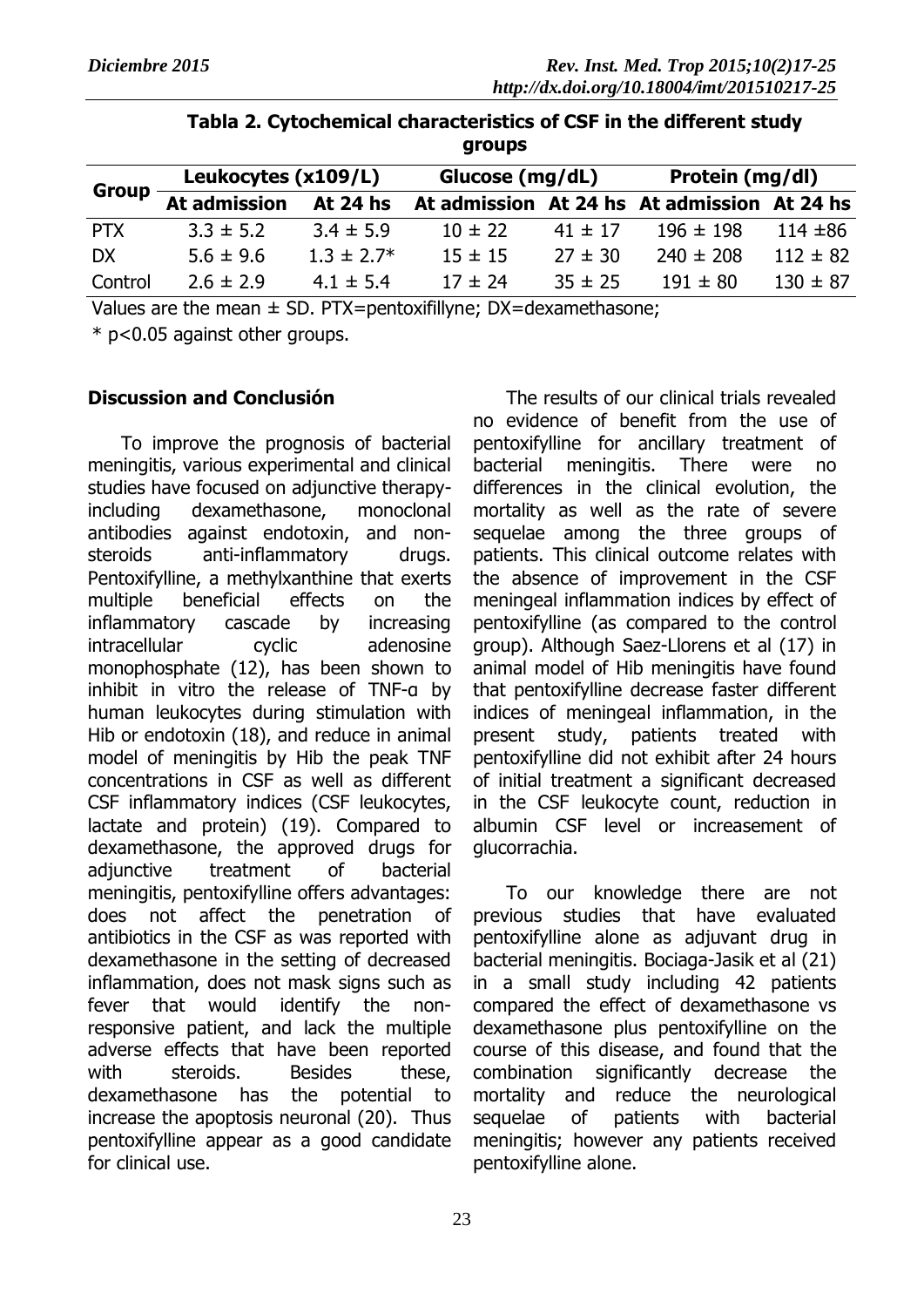The possible reason for not showing any benefit with pentoxifylline in our study when the theoretical arguments look so convincing could be various. First, a significant proportion of patients were admitted to hospital with longer duration of illness (three days vs one day in the Odio el al study) (4) and had received oral courses of antibiotics before presentation (>20% of the patients). It is possible that the inflammatory cascade was very developed for the time of admission of patients that pentoxifylline could not influence in significant degree in the modulation of cytokines or neutrophil/endothelial cell interaction. However, longer preadmission evolution is the most common scenario in developing world. Second, is probable also that the effect of pentoxifylline would be pathogen specific, since in animal model of Escherichia coli o S. pneumonaie meningitis pentoxifylline showed very weak antiinflammatory effects (22). Third, we did not evaluate systematically the audiologic outcome on/after discharge in the patients included in the study. Since a reduction in sensorineural hearing loss with early administration of adjuvant drugs appear as the most significant finding observed in children with bacterial meningitis, we could not evaluate the eventual benefit of pentoxifylline and/or dexamethasone on these important sequelae. The possibility of selection bias was a matter of concern in the study. But the base-line characteristics of the enrolled patients were similar, including one of the most important indicators of severity of bacterial meningitis, the Glasgow coma scale. Although the statistical power of the study was enough to detect a difference of 25% or more in mortality among the groups, minor differences could be undetected and the results need to be confirmed in a larger study. However, the mortality in the control group was in the range observed in previous studies of our institution (23).

Although patients treated with dexamethasone exhibited faster decrease in the CSF WBC count (one of the most sensible inflammatory indexes of meningeal infection), this laboratory observation did not have clinical impact, since children on adjunctive treatment with dexamethasone did not show less mortality and neurological sequelae. Further, although previous works (5) have reported that the administration of dexamethasone decrease the case fatality rate in patients with bacterial meningitis, other studies (6) showed different conclusions, including greater mortality (2). The same explanation offer for the absence of beneficial effects of pentoxifylline as adjuvant drug in meningitis can be apply for dexamethasone.

The results of our clinical trial in children with bacterial meningitis do not support the use of pentoxifylline as ancillary treatment in bacterial meningitis in children. Similarly, in settings such as ours, in which presentation to hospital is delayed in children who are very sick, adjuvant steroid treatment does not improve outcome, at least the severe neurological sequelae and mortality.

## **References**

- 1. Lovera D, Arbo A. Risk factors for [mortality](http://www.ncbi.nlm.nih.gov/pubmed/16359403?itool=EntrezSystem2.PEntrez.Pubmed.Pubmed_ResultsPanel.Pubmed_RVDocSum&ordinalpos=1) in Paraguayan children with [pneumococcal](http://www.ncbi.nlm.nih.gov/pubmed/16359403?itool=EntrezSystem2.PEntrez.Pubmed.Pubmed_ResultsPanel.Pubmed_RVDocSum&ordinalpos=1) bacterial [meningitis.](http://www.ncbi.nlm.nih.gov/pubmed/16359403?itool=EntrezSystem2.PEntrez.Pubmed.Pubmed_ResultsPanel.Pubmed_RVDocSum&ordinalpos=1) Trop Med Int Health. 2005 10:1235-41
- 2. Basualdo W, Arbo A. Invasive Haemophilus influenzae type b infections in children in Paraguay. Arch Med Res 2004 35: 126-133.
- 3. Lovera D, Gamarra C, Arbo A. Prevalencia de secuelas auditivas en niños sobrevivientes de meningitis bacteriana aguda, Pediatría (Asunción) 2004; 31:10- 15.
- 4. Odio C., Faingezicht I., Paris M, Nassar M., Baltodano A., Rogers J., Saez-Llorens X, Olsen K., McCracken G H. The beneficial effects of early dexamethasone administration in infants and children with